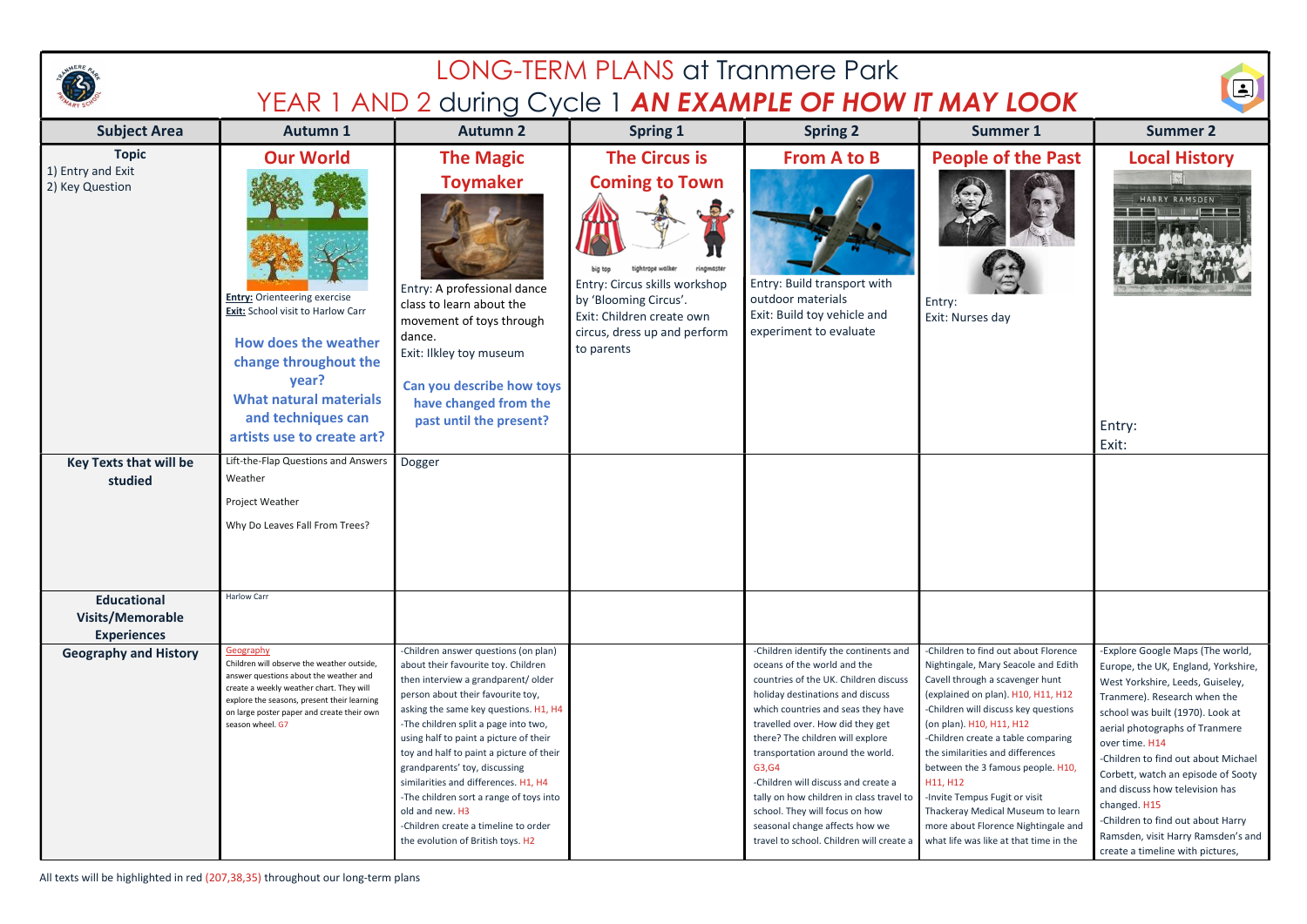|                              |                                                                                          | -Look together at the 'Toy Shop' by     |                                                                                  | pictogram/bar chart of their results.                                         | past. Class to then create fact file all | showing the change in Harry           |
|------------------------------|------------------------------------------------------------------------------------------|-----------------------------------------|----------------------------------------------------------------------------------|-------------------------------------------------------------------------------|------------------------------------------|---------------------------------------|
|                              |                                                                                          | Peter Blake 1962. Children create       |                                                                                  | G7                                                                            | about Florence Nightingale. H10          | Ramsden's business over the years.    |
|                              |                                                                                          | their own piece of art in the same      |                                                                                  | -In pairs, children discuss all the                                           |                                          | Talk about how useful or reliable     |
|                              |                                                                                          | style. H1, H4                           |                                                                                  | places they have visited in the last                                          |                                          | images are as a source. H14, H15      |
|                              |                                                                                          | -Children look at a painting entitled   |                                                                                  | week and draw a detailed map of the                                           |                                          |                                       |
|                              |                                                                                          | Children's Games by Flemish artist,     |                                                                                  | journey to one of them. G13                                                   |                                          | -Invite Jacob Phillips (Theatre       |
|                              |                                                                                          | Pieter Bruegel (1560). Children discuss |                                                                                  | -Children select a recent holiday                                             |                                          | Director) or someone from             |
|                              |                                                                                          | the games they can see and try          |                                                                                  | destination. They plot their journey                                          |                                          | Aireborough Historical Society to     |
|                              |                                                                                          | playing some of the games. H2           |                                                                                  | and using a temperature map                                                   |                                          | come in to speak to the children      |
|                              |                                                                                          | -The children learn that dolls are      |                                                                                  | identify whether it is a hot or cold                                          |                                          | about the history of Abraham Moon     |
|                              |                                                                                          | believed to be one of the earliest toys |                                                                                  | area. Children will learn about the                                           |                                          | Mill. Children will need to prepare   |
|                              |                                                                                          | to have ever been made and are          |                                                                                  | key features of a hot and cold place.                                         |                                          | questions that they would like        |
|                              |                                                                                          | known to have been played with          |                                                                                  |                                                                               |                                          | answers to. Children visit Abraham    |
|                              |                                                                                          | during the time of the Ancient          |                                                                                  | They will be given key vocabulary (on<br>plan) and pictures (inc. animals) to |                                          | Moon Mill and write up a report to    |
|                              |                                                                                          |                                         |                                                                                  |                                                                               |                                          | present their overall findings. H15   |
|                              |                                                                                          | Egyptians. In museums, you can see      |                                                                                  | study. They will decide whether                                               |                                          | -Ask pupils to focus on one of these  |
|                              |                                                                                          | other ancient Egyptian toys such as     |                                                                                  | these would be found in a hot place                                           |                                          | people/places. Tell a story (real or  |
|                              |                                                                                          | balls, toy animals, dolls and spinning  |                                                                                  | or a cold place. G5, G6?                                                      |                                          | imagined) using the setting and       |
|                              |                                                                                          | tops. (more detail on plan). H5         |                                                                                  | -Children share transport methods                                             |                                          |                                       |
|                              |                                                                                          | -Complete a non-fiction reading RIC     |                                                                                  | before creating their own holiday                                             |                                          | character, using digital video, comic |
|                              |                                                                                          | based on toys from the past. H1, H4     |                                                                                  | posters showcasing all the exciting                                           |                                          | or poster making apps. H14, H15       |
|                              |                                                                                          |                                         |                                                                                  | holiday activities that could take                                            |                                          |                                       |
|                              |                                                                                          |                                         |                                                                                  | place at their chosen destination.                                            |                                          |                                       |
| Art                          | Children investigate the work of Goldsworthy                                             |                                         | Children identify primary colours on a colour                                    |                                                                               |                                          |                                       |
|                              | and create their own piece of art in his style.                                          |                                         | wheel, then investigate mixing these to make                                     |                                                                               |                                          |                                       |
|                              | They use photographic clues to investigate                                               |                                         | secondary colours. A14, A15<br>Children will investigate which colours show      |                                                                               |                                          |                                       |
|                              | their natural environment, make leaf and<br>bark rubbings and sketch leaves using 3      |                                         | emotion . They will paint faces to show a                                        |                                                                               |                                          |                                       |
|                              | different grades of pencils to show texture,                                             |                                         | specific emotion. A13, A19                                                       |                                                                               |                                          |                                       |
|                              | shading and recording size, shape & colour.                                              |                                         |                                                                                  |                                                                               |                                          |                                       |
|                              | A3, A7, A9, A21-24                                                                       |                                         |                                                                                  |                                                                               |                                          |                                       |
|                              | Children Investigate the Abstract Sculptures                                             |                                         |                                                                                  |                                                                               |                                          |                                       |
|                              | of Nnenna Okore and work in small groups to                                              |                                         |                                                                                  |                                                                               |                                          |                                       |
|                              | recreate one of her designs or create their                                              |                                         |                                                                                  |                                                                               |                                          |                                       |
|                              | own design inspired by her work. A9,<br>Children investigate and photograph              |                                         |                                                                                  |                                                                               |                                          |                                       |
|                              | different skylines and identify differences                                              |                                         |                                                                                  |                                                                               |                                          |                                       |
|                              | between rural and urban skylines. Before                                                 |                                         |                                                                                  |                                                                               |                                          |                                       |
|                              | creating their own silhouette skyline, they                                              |                                         |                                                                                  |                                                                               |                                          |                                       |
|                              | will view art from Lowry, James, Fieber and                                              |                                         |                                                                                  |                                                                               |                                          |                                       |
|                              | Tinucci for inspiration. A17, A21-24                                                     |                                         |                                                                                  |                                                                               |                                          |                                       |
| <b>Oracy</b>                 | <b>BE A SPEAKER</b><br>Covering Y1 O1-03 and Y2 O1-04,                                   |                                         |                                                                                  |                                                                               |                                          |                                       |
|                              | Children share their completed Andy                                                      |                                         |                                                                                  |                                                                               |                                          |                                       |
|                              | Goldsworthy art work with their peers. Using<br>sentence stems, the children discuss the |                                         |                                                                                  |                                                                               |                                          |                                       |
|                              | materials they used, reasons for selecting                                               |                                         |                                                                                  |                                                                               |                                          |                                       |
|                              | their design etc.                                                                        |                                         |                                                                                  |                                                                               |                                          |                                       |
| <b>Design and Technology</b> |                                                                                          |                                         | Children will plan and make a healthy circus<br>interval snack using key skills. |                                                                               |                                          |                                       |
|                              |                                                                                          |                                         | DT 23-26                                                                         |                                                                               |                                          |                                       |